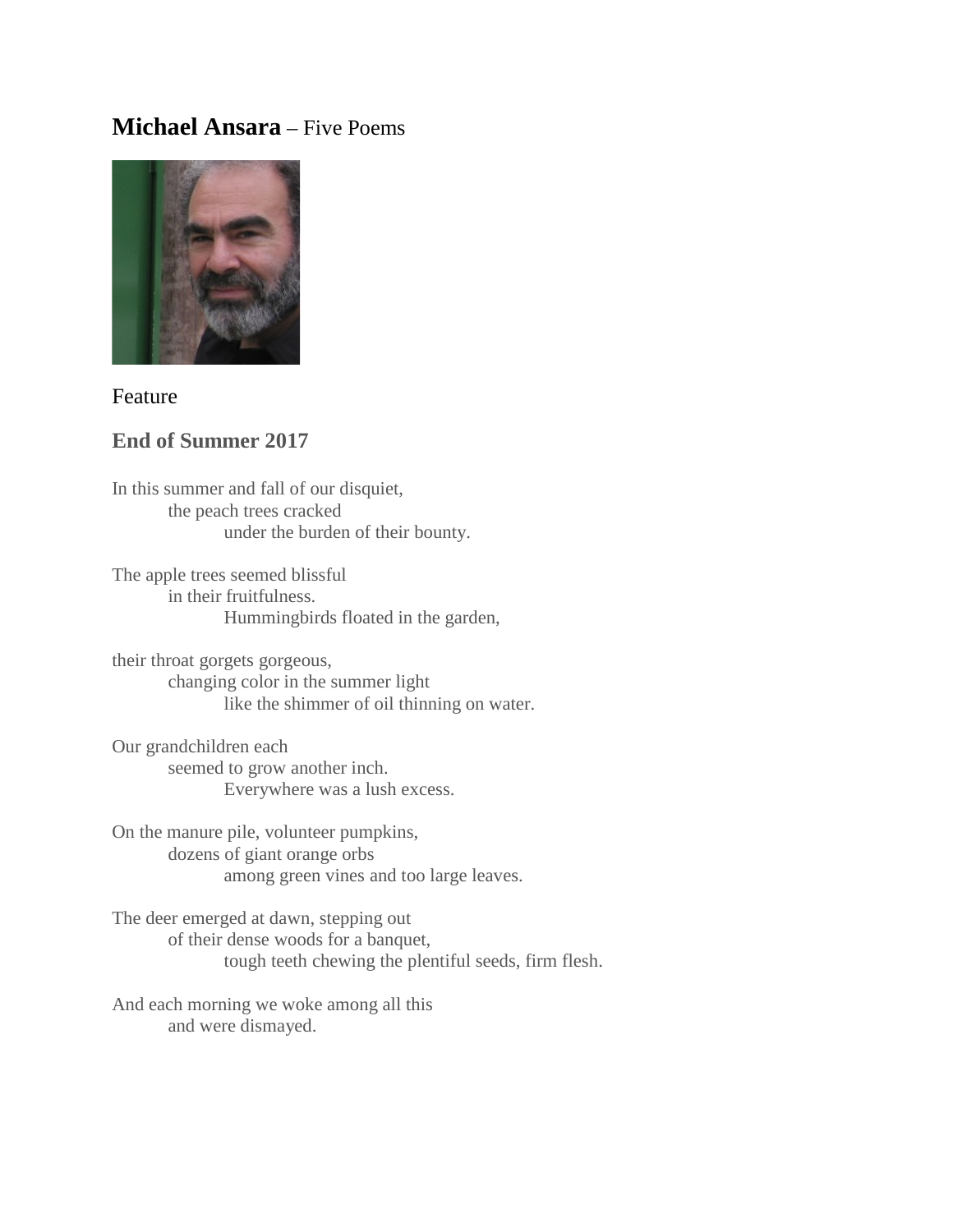#### **Yellowstone in Winter**

*For My Friend, Kim Clerc*

The flies of Yellowstone in winter live unseasonably, hovering within inches of water.

Heat breaks through, heat alive within the mineral speck; a life chain that climbs hot and frothy

up finally to flies, persistent, precarious. An unexpected gust can send any one soaring toward the sun. Too high.

In the white cold of Yellowstone I was watching flies, when you slung that rough rope

over the rafter in a bare Montana cabin, when you chose to tilt that chair.

# **The filmmaker John Frankenheimer remembers driving Bobby on the night of June 4th 1968**

Go faster He said that night And so I did Until he said Life is short Slow down And it was And it did slow down And I did

| The reel of night runs Re-runs |                   |  |
|--------------------------------|-------------------|--|
| A picture black                | Some white        |  |
| Puddled blood                  | On a black floor  |  |
| <b>Black shoes</b>             | Black suit shadow |  |
| Halo of light                  | The white         |  |
| Jacket of the busboy           | Cradling          |  |

| These days I seek Company |                          |
|---------------------------|--------------------------|
| On bar stools             | Sprockets unspool        |
| Film slaps                | Grows brittle            |
| I make epic               | Fantasies in Technicolor |
| I work to forget          | Feisty bantams           |
| I try no longer           | To think                 |
| In the small              | Heroic form              |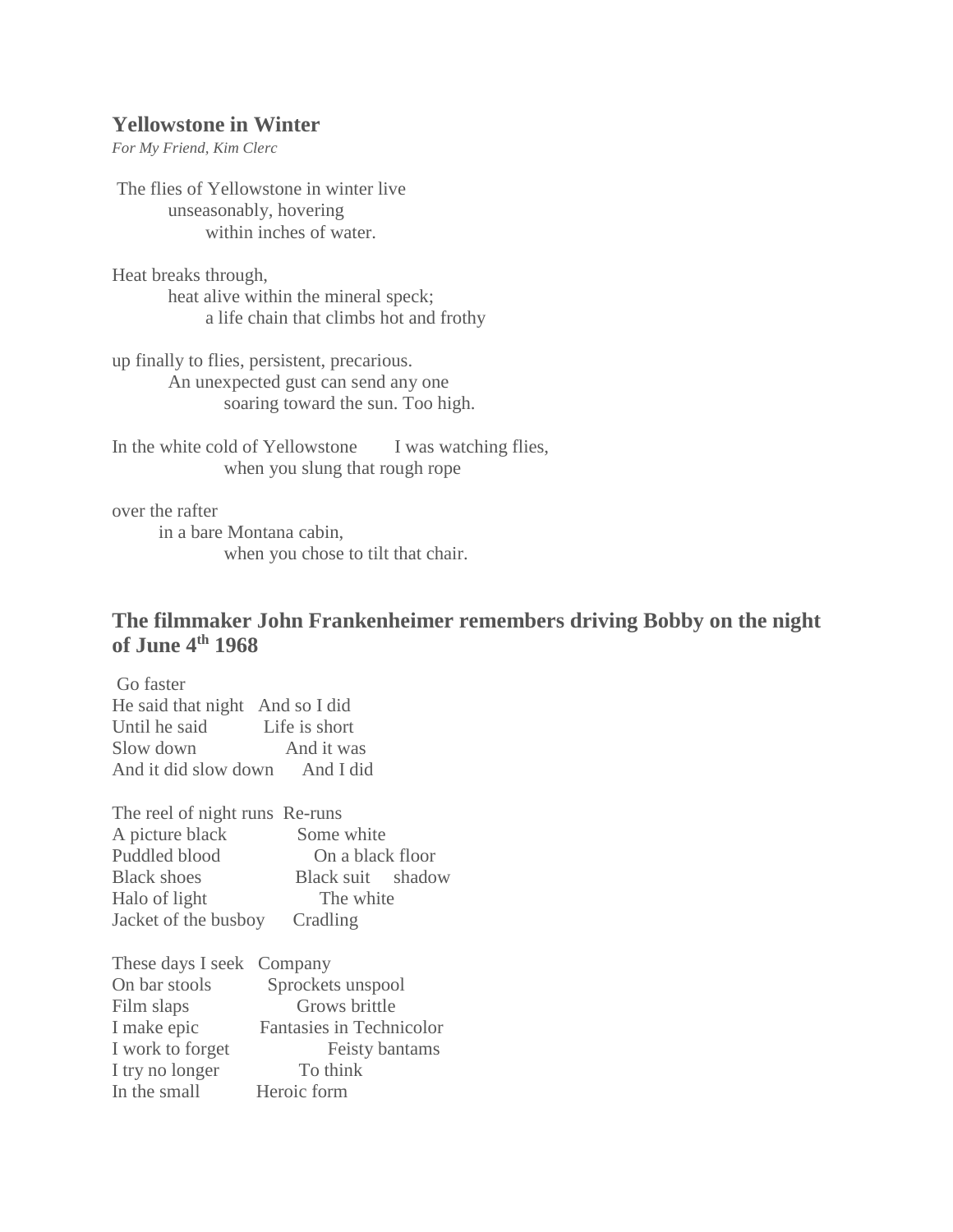### **George Washington's Teeth**

Ivory pulled from the pink Unblemished, white from black, sold, bought, Not stolen! Nine teeth. 122 shillings.

The familiar never smiling mouth- thin, grim, always aware of destiny, choosing not to be king-- Hiding a disconsolate mandible desolate Reborn with the false, not wooden.

*All men are created equal ...*

Some men are forced to sell their teeth, See children on the block,

This is the story of our birth: so much extracted, Red clay turned over black hands on the plow Nine teeth for a white mouth 122 shillings One-third the going rate.

#### **Singularities**

One unseen shooting star; One crystallized flake teeter tottering the mountainside into slide. One glance; one spark; one lightning strike spawning a tornado of fire.

There is always one last one:

One Ribbed Slitshell in the sand. One Xerces Blue